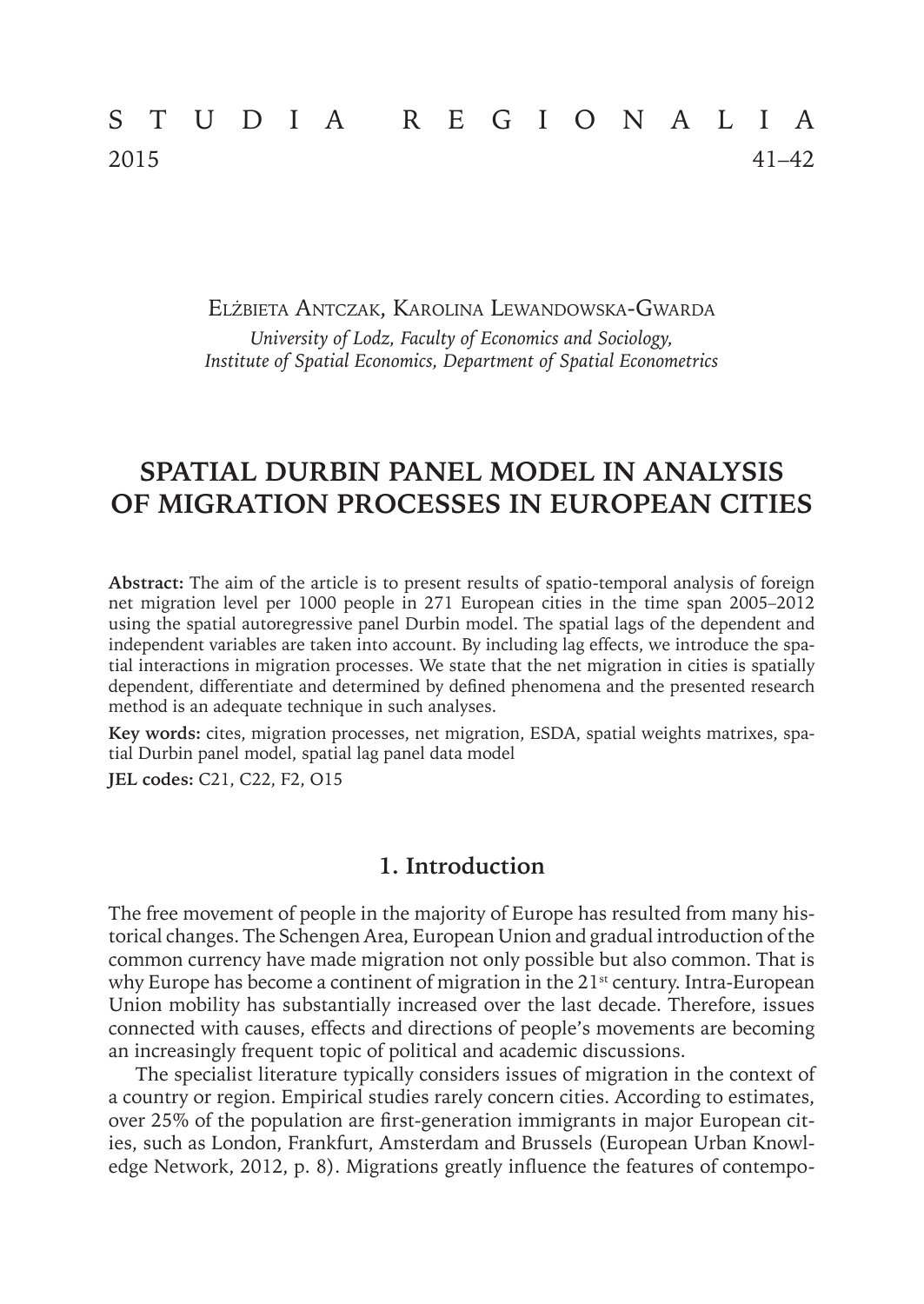rary cities – their size, number of residents, social, cultural, political and economic reality. Thus, analyses of migration processes in European cities are becoming an issue important to researchers.

The migration-related literature provides an infinite number of factors that are likely to affect a decision to move, including social, demographic, cultural, psychological, environmental, political and economic aspects, which may occur at the same time (Bonifazi *et al.*, 2008, p. 20). Nevertheless, the most important aspects are connected with seeking better living conditions and better jobs. For young people, a common motive is also willingness to acquire education at prestigious universities and live in a vibrant city which is a centre of culture and entertainment.

The aim of the article is to present results of the spatio-temporal analysis of foreign net migration per 1000 of the population in selected European cities using the spatial autoregressive Durbin panel model. That model is applied to estimate the impact of socio-economic variables (*e.g.* unemployment, crude birth rate, women per 100 men) on the net migration level as well as to verify the hypothesis on the occurrence of spatial interactions within the scope of that phenomenon. The study is carried out on statistical data concerning 271 European cities in the 2005–2012 period published by the Eurostat.

The study consists of five parts. The first part is an introduction to the issues of foreign migrations in European cities. The second one presents methods applied in the analysis of migration – the spatial autoregressive Durbin panel model and spatial weights matrix built for the purpose of the study. The third part is a short overview of research into migration processes based on the specialist literature. The fourth one describes the statistical databank used in the study and discusses in detail and compares results of the analyses of foreign net migrations in European cities. The fifth part sums up the article and sets directions for further research.

## **2. Theoretical Background – Spatial Durbin Panel Model**

#### **2.1. Spatial Durbin Model**

The Spatial Durbin Model (SDM) is a tool which, in its structure, simultaneously assumes taking into account spatial autoregression (*i.e.* an impact of spatially lagged values of the studied endogenous variable on its levels in different locations) and cross regression (*i.e.* an impact of spatially non-lagged and lagged exogenous variables) (Anselin, 1988, LeSage, Pace, 2009):

$$
y = \rho W y + X \beta + W X \gamma + \varepsilon; \ \varepsilon: N(0, \sigma^2 I) \tag{1},
$$

where:  $y$  – vector of endogenous variable values,  $X$  – vector/matrix of exogenous variables, **W** – spatial weights matrix of NxN dimensions and zero diagonal elements standardized in rows, *ρ* – spatial autoregression parameter, **β** – vector of structural parameters, **γ** – vector of spatial image parameters of selected independent variables.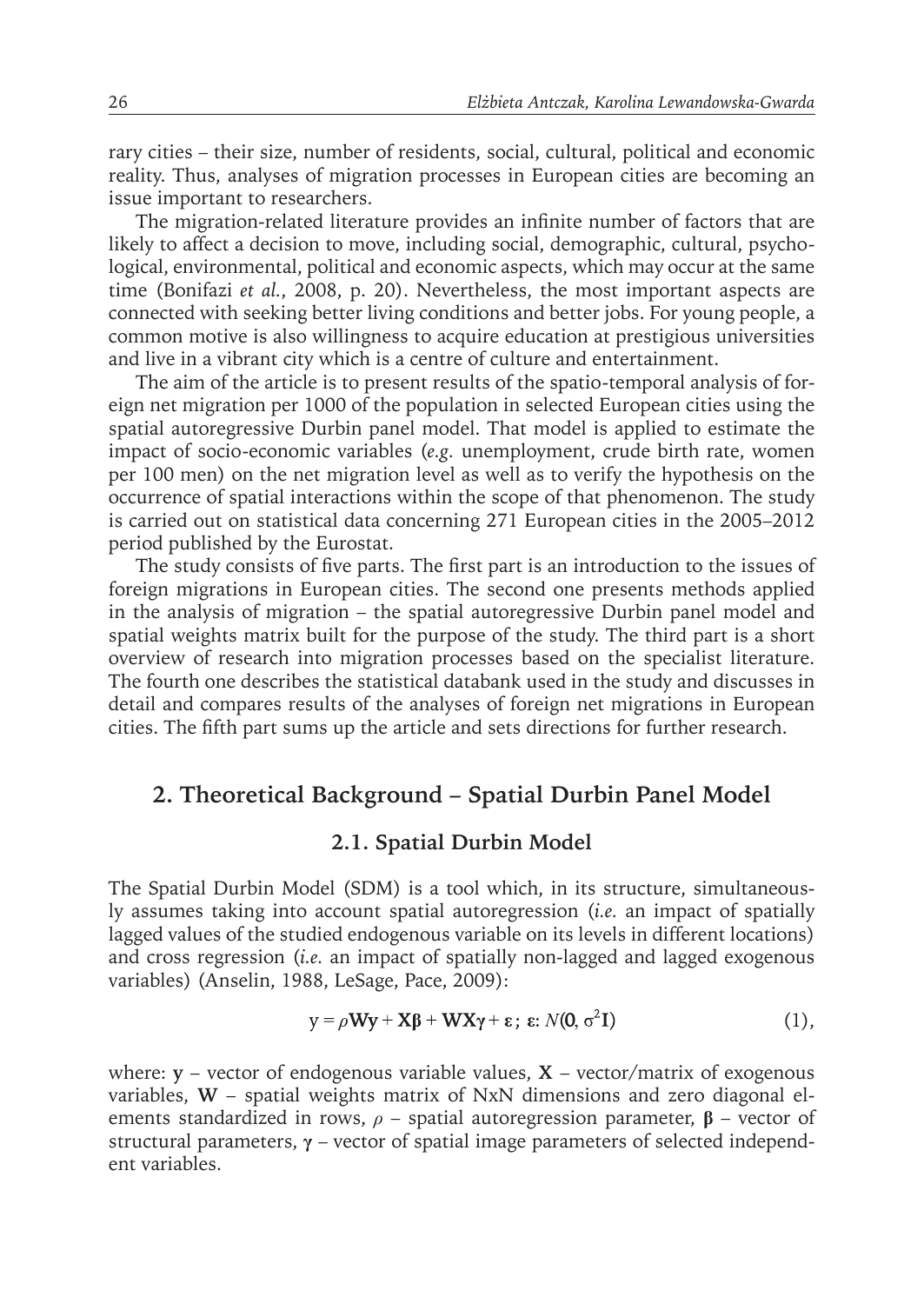The estimation of model parameters enables to measure the strength and direction of spatial interactions.

#### **2.2. Spatial Panel Data Models**

The use of panel data allows to simultaneously consider both information about temporal changes and individual specificity of observed objects in modelling. Moreover, including spatial interactions (taking place in time and in the cross-sectional dimension) in research makes it possible to observe and identify supraregional associations, which determine the course of the phenomenon in a given region and regions situated at a certain geographical distance (Elhorst, 2003, pp. 244–268).

Similarly to spatial regression models<sup>1</sup>, spatial interactions in panel models may be considered in various ways, i.e. as spatial autoregression processes of the dependent variable (Spatial Autoregressive, SAR), autocorrelation of the random element (Spatial Error Model, SEM) and spatial "lags" of independent variables (Spatial Crossregressive Model, SCM). Models taking into account the occurrence of spatial interactions among units (spatial autoregression and autocorrelation) and spatial heterogeneity of objects (spatial structure diversification) include, among others, a model with fixed effects and spatial autoregression of the dependent variable (SAR-FEM, Spatial Autoregressive Fixed Effects Model):

$$
y_{it} = \alpha_i + \mathbf{x}_{it}^T \mathbf{\beta} + \rho \mathbf{W} y_{it} + u_{it}, u_{it} \sim N(0, \sigma_u^2)
$$
 (2).

In turn, a model with fixed effects and spatial autocorrelation of the random element (SE-FEM, Spatial Error Fixed Effects Model) can be denoted as follows:

$$
y_{ii} = \alpha_i + \mathbf{x}_{ii}^t \mathbf{\beta} + u_{it}, \ u_{it} = \lambda \mathbf{W} u_{it} + \varepsilon_{it}, \ \varepsilon_{it} \sim N(0, \sigma_{\varepsilon}^2)
$$
(3),

where:  $\lambda$  – spatial autocorrelation (autoregression) parameter of the random element.

On the other hand, SAR-REM (Spatial Autoregressive Random Effects Model) is a model with random effects and spatial autoregression of the dependent variable:

$$
y_{it} = \alpha_0 + \mathbf{x}_{it}^T \mathbf{\beta} + \rho \mathbf{W} y_{it} + v_{it}, v_{it} = \alpha_i + u_{it}
$$
 (4).

Another basic spatial panel model is a model with random effects and spatial autocorrelation of the random element (SE-REM, Spatial Error Random Effects Model)<sup>2</sup>:

$$
y_{it} = \alpha_0 + \mathbf{x}_{it}^T \mathbf{\beta} + v_{it}, v_{it} = \alpha_i + u_{it}, u_{it} = \lambda \mathbf{W} u_{it} + \varepsilon_{it}, \varepsilon_{it} \sim N(0, \sigma^2) \tag{5}.
$$

<sup>&</sup>lt;sup>1</sup> more in *e.g.* (Suchecki, 2010).

<sup>2</sup> There are also models with *two-way* effects; more in, *e.g.* (Suchecki, 2012, pp. 104).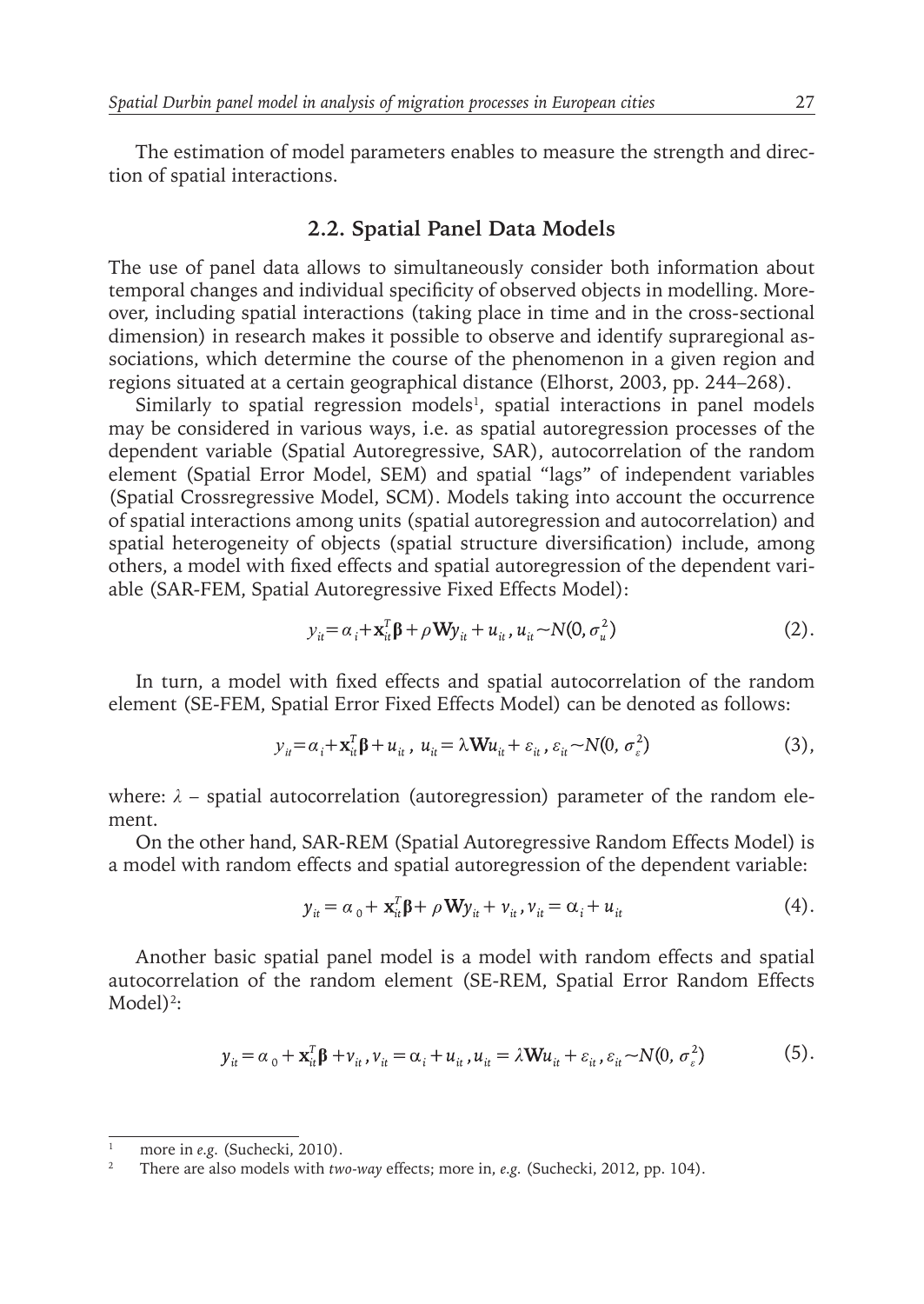## **2.3. Spatial Durbin Panel Model – Fixed and Random Effects**

Models that take into consideration both spatial autoregression and cross-regression effects, *i.e.* an impact of spatially non-lagged and lagged exogenous variables, and explain differences in levels of various objects in a given period and differences in levels of a selected object in selected sample periods, are mixed spatial panel models (SDPMs, Spatial Durbin Panel Models) (Anselin, 2008, pp. 625–660; Elhorst, 2003, pp. 244–268). Commonly used models of that type include, among others, the Spatial Durbin Fixed Effects Model (SD-FEM):

$$
y_{it} = \alpha_i + \rho \mathbf{W} y_{it} + \mathbf{x}_{it}^T \mathbf{\beta} + \mathbf{W} \mathbf{x}_{it}^T \gamma + \varepsilon_{it}
$$
 (6).

In turn, the Spatial Durbin Random Effects Model (SD-REM) can be represented as:

$$
y_{it} = \alpha_0 + \rho \mathbf{W} y_{it} + \mathbf{x}_{it}^T \mathbf{\beta} + \mathbf{W} \mathbf{x}_{it}^T \gamma + v_{it}, v_{it} = \alpha_i + u_{it}
$$
(7),

where parameters  $ρ$ ,  $β$ ,  $γ$  have to meet the condition:  $-ρβ = γ$ , in order to eliminate colinearity between spatially non-lagged and lagged exogenous variables.

There is also a group of generalized spatial Durbin panel models taking into consideration three sources of spatial interactions with fixed effects (GSD-FEM, Generalized Spatial Durbin Fixed Effects Model):

$$
y_{it} = \rho \mathbf{W} y_{it} + \alpha_i + \mathbf{x}_{it}^T \mathbf{\beta} + \mathbf{W} \mathbf{x}_{it}^T \gamma + u_{it}, \ u_{it} = \lambda \mathbf{W} u_{it} + \varepsilon_{it}, \ \varepsilon_{it} \sim N(0, \sigma_{\varepsilon}^2), \tag{8}
$$

or random effects (GSD-REM, Generalized Spatial Durbin Random Effects Model):

$$
y_{it} = \alpha_0 + \rho \mathbf{W} y_{it} + \mathbf{x}_{it}^T \mathbf{\beta} + \mathbf{W} \mathbf{x}_{it}^T \mathbf{\gamma} + v_{it}, v_{it} = \alpha_i + u_{it}, u_{it} = \lambda \mathbf{W} u_{it} + \varepsilon_{it}; \varepsilon_{it} \sim N(0, \sigma_{\varepsilon}^2)
$$
(9).

## **3. Applications of SDPMs in Migration Analyses**

The specialist literature presents numerous versions and variants (see Section 2.3) of econometric models for panel data with spatial interactions (Spatial Panel Econometric Models), including Durbin models (Spatial Panel Econometric Durbin Models). The models have an established position in methodological literature and empirical research. Nevertheless, results of applying those tools in regional analyses of migration are not popularized and studies into migration in cities have not been published yet.

A "classic" spatial panel model (with fixed effects) was used in a study that concerned modelling the volumes of emigration and immigration depending on socio-economic processes occurring in 418 states of North America in the years 1980–2000 (Gebremariam *et al.*, 2012). The specialist literature offers many publications on the uses of dynamic spatial panel models in regional analyses of mi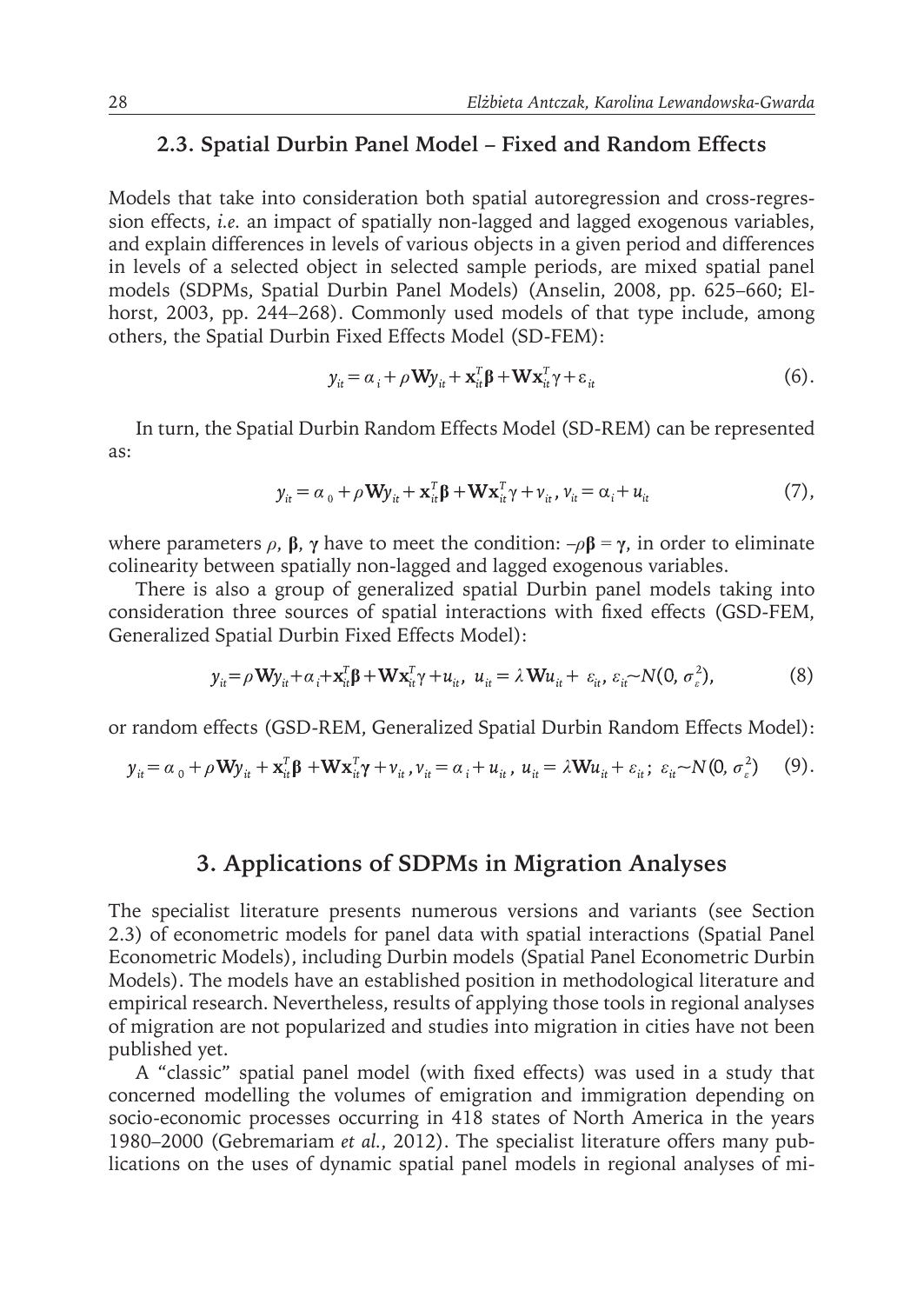gration processes in the countries or regions of Europe (*e.g.* Basile *et al.*, 2012, Vakulenko, 2014). In turn, the spatial panel gravity Durbin model was applied by LeSage in 2008 (LeSage, 2008). The tool was used to model causes and directions of population outflow from districts of the USA and Columbia, (LeSage, Pace, 2008, pp. 941–967). For Poland, a study on domestic migrations employing the spatial panel gravity model was performed by Pietrzak (Pietrzak *et al.*, 2012, pp. 111−122). In turn, spatial panel Durbin models described in part 2 of this article (strictly with fixed or random effects) were applied in analyses of migration in regions of Spain by Bunea (Bunea, 2012, pp. 9–30). For states of the USA, a study based on the above-mentioned model was carried out by Sierra and Robledo (Sierra and Robledo, 2013, pp. 9–38). To date, there have been no studies dealing with the modelling of migration processes in cities adopting the spatial Durbin panel models presented in this article.

## **4. Databank and Results of Analysis**

#### **4.1. Databank**

The study into the movements of people in European cities was performed based on statistical data obtained from the European Statistical Office. The analysed variable was net foreign migration (*NM<sub>ii</sub>*) in a given city  $i$  ( $i = 1,..., 271$ ) and in a given year *t* (*t* = 2005,..., 2012), adjusted for the volume of demographic changes<sup>3</sup>, per 1000 of the population. Exogenous variables were: unemployment rate (*UR*<sub>*a*</sub>), gross domestic product (*GDP<sub>ii</sub>*), population density (*PD<sub>ii</sub>*), total population on 1 January (*POP<sub>it</sub>*), crude birth rate (*CBR<sub>it</sub>*), death rate (*DR<sub>it</sub>*), women per 100 men (*WPN<sub>it</sub>*), employment rate (*ER<sub>ii</sub>*) and activity rate (*AR<sub>ii</sub>*) in a given city *i* ( $i = 1,..., 271$ ) and in a given year *t* (*t =* 2005, …, 2012)4 .

Net migration is positive when the number of immigrants exceeds the number of emigrants (then, from the point of view of the region's economic development, it is its stimulant) or negative when the number of immigrants is lower than the number of emigrants (then it is a destimulant of development). In an advanced analysis of the structure of net migration, it is difficult to interpret it unambiguously. Values of the phenomenon range from  $-\infty$  to  $+\infty$  and, additionally, there is usually no con-

<sup>3</sup> In Eurostat it is: "**n**et migration plus statistical adjustment: In the context of the annual demographic balance, Eurostat produces net migration figures by taking the difference between the total population change and natural change; this concept is referred to as net migration plus statistical adjustment. The statistics on 'net migration plus statistical adjustment' are, therefore, affected by all the statistical inaccuracies in the two components of this equation, especially population change. From one country to another 'net migration plus statistical adjustment' may cover, besides the difference between inward and outward migration, other changes observed in the population figures between 1 January in two consecutive years which cannot be attributed to births, deaths, immigration and emigration", http://ec.europa.eu/eurostat/cache/metadata/en/tsdde230 esmsip.htm (accessed on: 25 May 2015).

<sup>4</sup> The time series was not extended by adding observations for the years 2013–2014 due to a considerable shortage of data in databases. For instance, there is no statistical information about migrations for cities of Germany and the United Kingdom or GDP for all the analysed spatial units.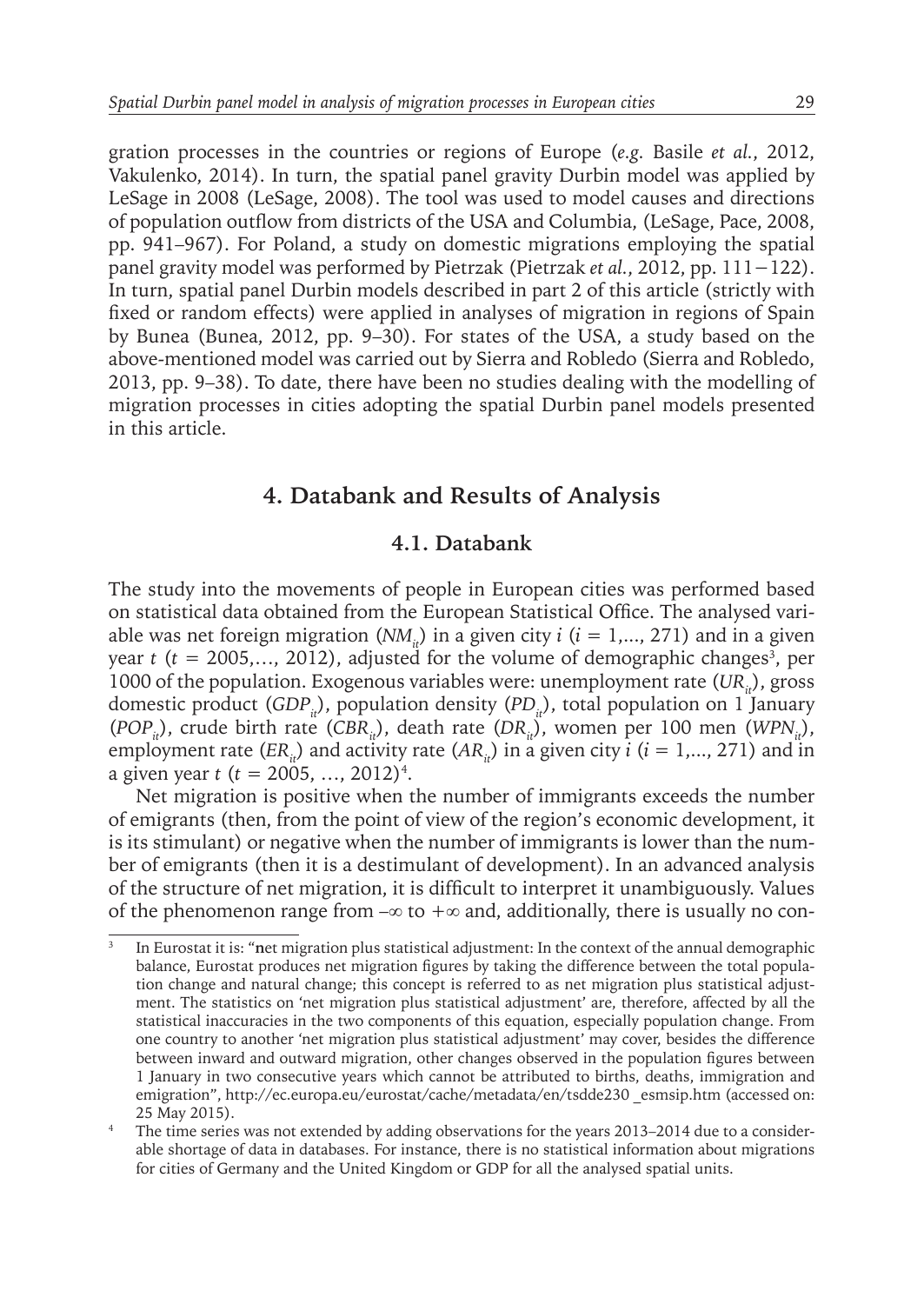tinuous tendency (trend) in the level of the variable in time. Therefore, for the sake of analyses (part 4), net migration was transformed as follows: negative variable values (destimulants) were transformed into stimulants, *i.e.* positive values, subjecting them to standardization according to the formula:  $NM_{it}^* = (1/|NM_{it}^{(-)}|)/1000$ (Antczak, Lewandowska-Gwarda, 2015, pp. 53–80).

#### **4.2. Relationships among Variables and Stationary**

Out of socio-economic determinants affecting the occurring migration processes, the determinants were chosen that constituted a set of potential candidates for variables explaining changes in net migration in European cities in the years 2005– 2012. Based on the correlation analysis results<sup>5</sup> and neoclassical migration (*pullpush*) theory four exogenous variables were eventually chosen to model net migration: *UR*, *POP* and *CBR*<sup>6</sup> .

An integral part of the application of panel models is to examine the stationarity of panel forming variables. The testing of series stationarity employs panel stationarity tests<sup>7</sup>. This study applied the Levin-Lin-Chu test<sup>8</sup> with the following set of hypotheses: *H*<sub>0</sub>: panels contain unit roots and *H*<sub>1</sub>: panels are stationary. Results of the stationarity tests of selected variables forming the panel's series are shown in Table 4.1.

Based on information contained in Table 4.1, it can be stated that both the net migration determinants and the endogenous variable were stationary or stationary around the trend (*lPOP*). Thus, some long-term stability of processes and elimination of spurious regression were observed.

|                         | UR      | lUR.    | POP     | <i>LPOP</i> | <b>CBR</b> | lCBR    | <b>NM</b> | lNM     |
|-------------------------|---------|---------|---------|-------------|------------|---------|-----------|---------|
| Time trend not included |         |         |         |             |            |         |           |         |
| Adjusted t*             | 0.31    | $-0.69$ | $-10.4$ | 0.02        | $-24.3$    | $-13.3$ | $-200.2$  | $-89.3$ |
| $p$ -value              | 0.62    | 0.25    | < 0.001 | 0.51        | < 0.001    | < 0.001 | < 0.001   | < 0.001 |
| Time trend included     |         |         |         |             |            |         |           |         |
| Adjusted t*             | $-70.1$ | $-30.5$ | $-56.6$ | $-77.2$     | $-37.2$    | 1.66    | $-100.3$  | $-90.6$ |
| p-value                 | < 0.001 | < 0.001 | < 0.001 | < 0.001     | < 0.001    | 0.95    | < 0.001   | < 0.001 |

Table 4.1. Results of the Levin-Lin-Chu unit-root test for each variable of the panel

Source: own elaboration.

<sup>5</sup> Correlation matrix is available under the e-mail contact: wiszniewska@uni.lodz.pl.

<sup>&</sup>lt;sup>6</sup> The GDP variable was used in constructing the economic distance matrix  $(\mathbf{W}_e)$ . Hence, in order to avoid the potential colinearity of variables and the issue of matrix endogeneity, the model did not include that determinant in such a form in modelling.

<sup>7</sup> http://keii.ue.wroc.pl/przeglad/Rok%202009/Zeszyt%201/2009\_56\_1\_056–073.pdf, accessed on: 19.05.2015.

<sup>&</sup>lt;sup>8</sup> In details *e.g.* http://www.nbp.pl/publikacje/materialy i studia/ms311.pdf, accessed on: 19.05.2015.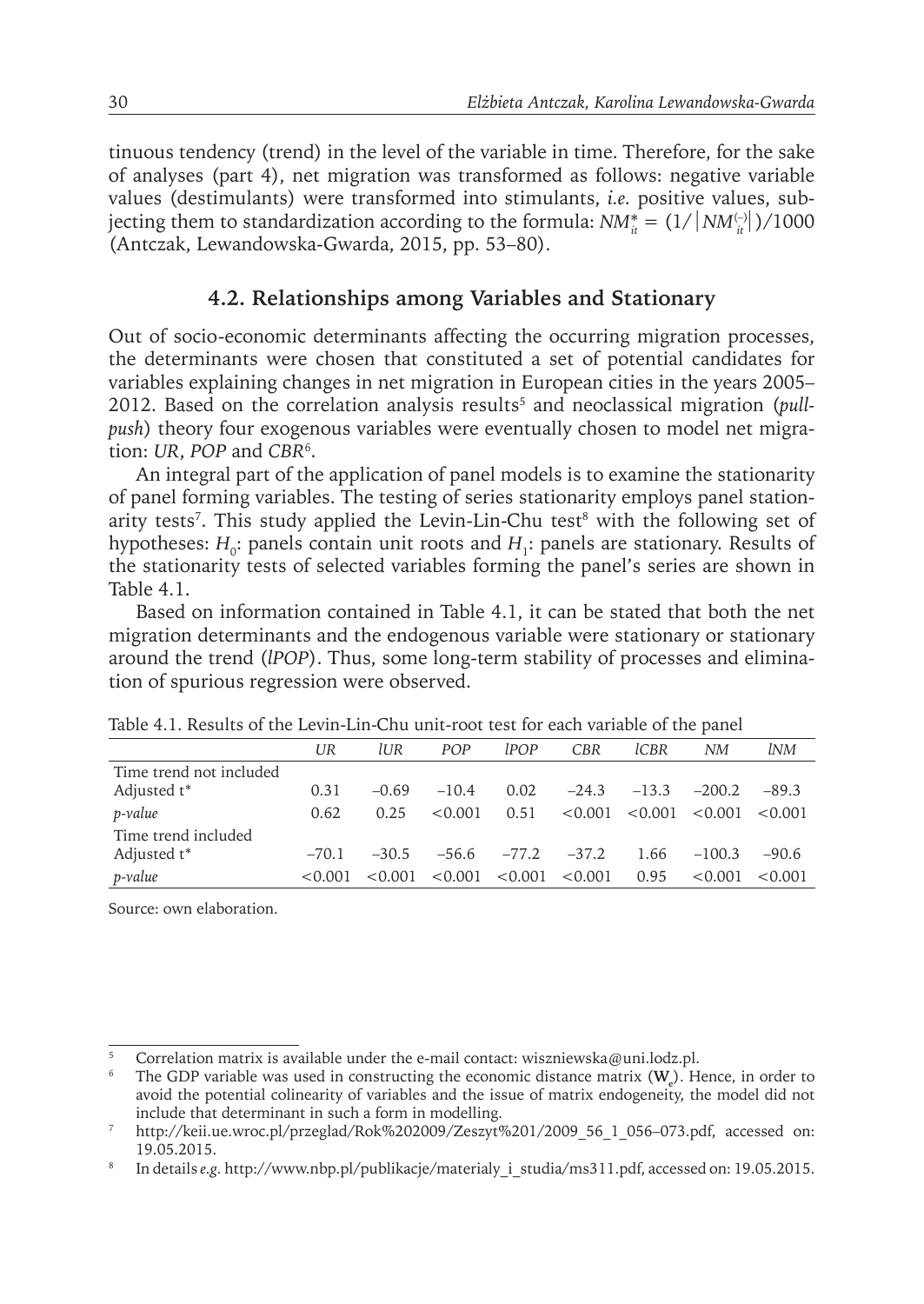#### **4.3. Spatial Dependences**

The conducted analysis indicates the presence of significant and varied interregional relationships (different for the specific years of the study and type of the **W** matrix), Table 4.2. One of the aims of the study is to answer the question whether the volume of net migration and its determinants showed statistically significant spatial relationships.

An application of both weights matrices:  $W_d$  and  $W_e$  produced statistically significant values of the global Moran's *I* statistic in the most of years of the time span. It means that the space and spatial interactions play role in the values and tendencies of presented phenomena in the analysed European cities.

The statistically significant spatial interactions, stationarity of panel forming series and confirmed correlation of variables are a condition for creating the spatial Durbin panel model (6). The model is used to estimate the impact of socio-economic variables on the foreign net migration level as well as to verify the hypothesis on the occurrence of spatial interactions in that phenomenon in selected 271 European cities. By including spatial effects, we take into account cross-section dependence on contemporaneous or time lagged cross-section (diffusion) interactions in migration processes. In addition, the spatial lags of the dependent and selected independent variables are taken into account in the regression.

|                 | 2005   | 2006 | 2007 | 2008 | 2009   | 2010 | 2011 | 2012 |
|-----------------|--------|------|------|------|--------|------|------|------|
| $W_e$ and $W_d$ |        |      |      |      |        |      |      |      |
| <b>CBR</b>      | $^{+}$ | $^+$ |      |      |        | $^+$ |      |      |
| <b>lCBR</b>     | $^{+}$ | $^+$ |      |      |        | $^+$ |      |      |
| UR              | $^+$   | $^+$ | $^+$ | $^+$ | $^+$   | $^+$ |      |      |
| lUR             | $^{+}$ | $^+$ | $^+$ | $^+$ | $^+$   | $^+$ | $^+$ |      |
| POP             | $^{+}$ | $^+$ |      | $^+$ | $^{+}$ | $^+$ | $^+$ |      |
| lPOP            | $^+$   | $^+$ | $^+$ | +    | $\pm$  | +    |      |      |
| NM              |        |      |      |      |        |      |      |      |
| <i>lNM</i>      |        |      |      |      |        |      |      |      |

Table 4.2. Significance of spatial interactions for selected variables using **W** matrices\*

Note: "+" means that the Moran's *I* statistics is statistically significant on the level  $\alpha$ ≤0,10 for both matrixes simultaneously, "–" indicates that the Moran's *I* statistics is not statistically significant on the level α≤0,10 for one of the weight matrix or both of them. More results of explanatory spatial data analysis see in Antczak, Lewandowska-Gwarda (2015).

\***Wd** is a weights matrix built based on the distance from the determined geographical centres of specific European cities with a circle radius of up to 420 km; **We** is an economic distance matrix built based on the analysis of the cities' development – the mean Gross Domestic Product *per capita* in euros in fixed prices of 2005 (averaged for years). A highly-developed city was assumed to be such where the GDP per capita exceeded the value or was equal to the value of the third quartile (computed based on mean GDP levels of all the analysed cities), *i.e.* 30,526 euros *per capita*, more in: Antczak, Lewandowska-Gwarda (2015, pp. 53–80).

Source: own elaboration in OpeGeoDa.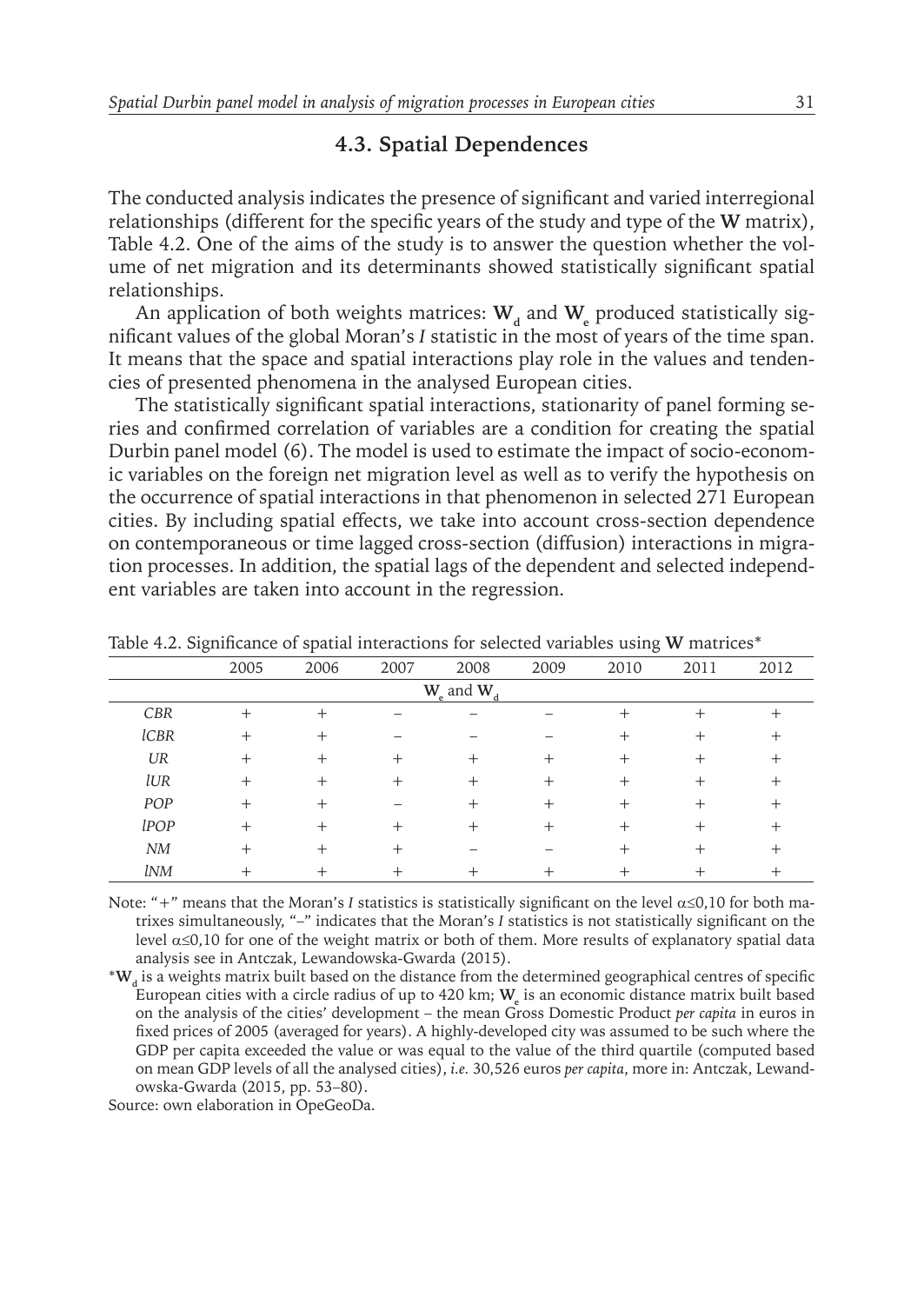## **5. Empirical Results**

Out of many possible variants of the spatial Durbin panel models, the Spatial Durbin Fixed Effects Model described by formula (6) was ultimately chosen for the net migration analysis<sup>9</sup>. Based on that model, two models taking into consideration spatial relationships in the form of geographical  $(W_d)$  and economic  $(W_e)$  distance matrices as well as a classical non-spatial model, were constructed.

In the initial form of the Spatial Durbin Fixed Models, it was assumed that net migration is the function of the following variables:

$$
NM_{it} = f(CBR_{it'}UR_{it'}POP_{it'} W CBR_{it'} W UR_{it'} W POP_{it'})
$$
\n(10),

where: *CBR<sub>it</sub>* – crude birth rate,  $UR_i$  – unemployment rate,  $POP_i$  – total population on 1 January, **W** – spatial weights matrix (the models used two weights matrices:  $W<sub>A</sub>$  – spatial weights matrices of adjacency of small geographical distances of up to 420 km and  $W_e$  – economic distance matrix),  $W$  *CBR*<sub>*it*</sub>,  $W$  *UR*<sub>*it*</sub>,  $W$  *POP*<sub>*it*</sub> – spatially weighted independent variables.

Modelling results are shown in Table 4.3 (the exponential function was used).

The spatial Durbin models describing changes in net migration in European cities are an effective tool aimed at verifying described relationships. The inclusion of spatial effects enhanced the quality of spatial models, whereas modelling results gained a more substantial sense (Table 4.3). *Pseudo*-determination coefficients were, on average, 2% higher than the goodness of fit to empirical data of the non-spatial model. What is more, the Chow spatial effects tests indicated the higher quality of those models as compared to non-spatial models as well as their correctness and usefulness in application in that kind of analyses. Thus, it proved justified to take into consideration spatial interactions in the form of the **W** matrix.

All parameters in the non-spatial model were statistically significant. On the other hand, in spatial models, parameters at the crude birth rate variable and at the weighted total population variable showed statistical non-significance, and thus were excluded from further analysis.

Before drawing economic conclusions based on the received results, it should be reminded that net migration was transformed for the purposes of the study (part 4). It took only positive values. High variable values indicated higher share of immigration, while low variable values reflected higher emigration share.

In spatial models, parameter signs for specific variables were the same, hence it can be assumed that results were stable. It is worth noticing that results of parameter estimations (especially for spatially weighted variables) did not fundamentally differ. A significant difference was observed solely for parameter ρ, which was higher in the SD-FEM W<sub>d</sub> model. Thus, it can be stated that spatial relationships described by spatial weights matrices of the adjacency of small geographical distanc-

The carried out tests verifying the quality and usefulness of the spatial panel Durbin models indicated the highest efficacy of models with the spatially lagged dependent variable and fixed effects. Features of the other spatial panel Durbin models (with spatial autoregression of the random element and with random effects) are available at: wiszniewska@uni.lodz.pl.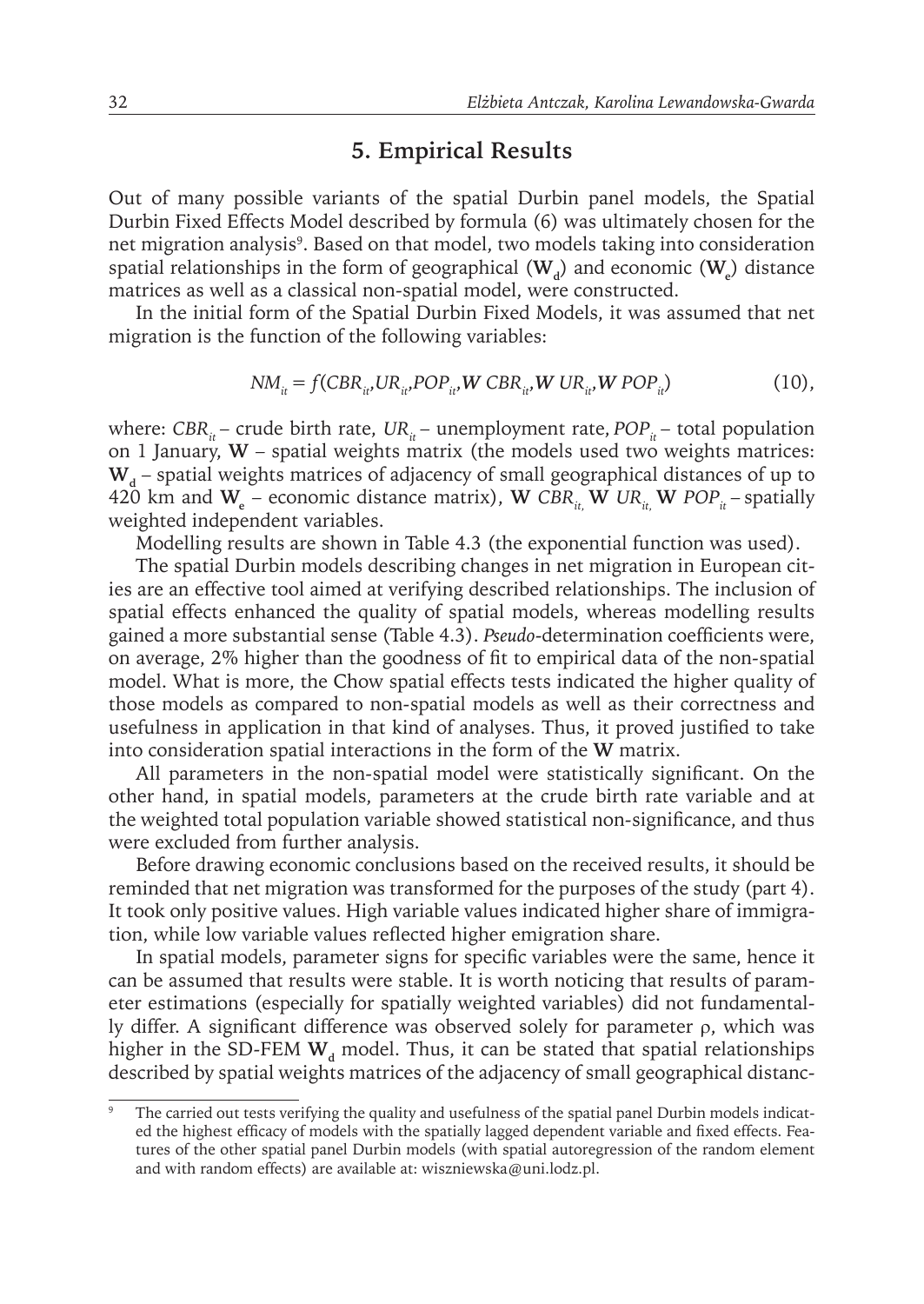|             |          | SD-FEM $_{\text{we}}$ INM <sub>it</sub> = $\rho \mathbf{W}_{e}$ INM <sub>it</sub> + $\beta_0$ + $\beta_1$ IUR <sub>it</sub> + $\beta_2$ IPOP <sub>t</sub> + $\beta_3 \mathbf{W}_{e}$ ICBR <sub>it</sub> + $\beta_4 \mathbf{W}_{e}$ IUR <sub>it</sub> + $u_{in}$ |            |         |
|-------------|----------|-----------------------------------------------------------------------------------------------------------------------------------------------------------------------------------------------------------------------------------------------------------------|------------|---------|
| parameter   | value    | t-Student                                                                                                                                                                                                                                                       | coef.error | p-value |
| $P_0$       | $-23.09$ | $-4.30$                                                                                                                                                                                                                                                         | 5.37       | < 0.001 |
|             | $-2.29$  | $-13.74$                                                                                                                                                                                                                                                        | 0.17       | < 0.001 |
| $\beta_{2}$ | 0.31     | 2.89                                                                                                                                                                                                                                                            | 0.11       | 0.004   |
|             | 4.98     | 3.23                                                                                                                                                                                                                                                            | 1.54       | 0.001   |
| $\beta_{4}$ | 2.29     | 5.36                                                                                                                                                                                                                                                            | 0.43       | < 0.001 |
|             | 0.11     | 9.02                                                                                                                                                                                                                                                            | 0.01       | < 0.001 |

Table 4.3. Results of spatial and non-spatial analysis of net migration level in European cities

pseudo  $R^2 = 0.77$ ; Chow test on fixed effects  $F^*(270,1890) = 1.16$ ,  $F = 16.89 = > F > F^*$ ; normality of residuals: Shapiro-Wilk, W=0.95, p-value=0.34, stationarity of residuals: Levin-Lin-Chu, without time trend  $H_1$  for  $-52.7$  (<0.001), with time trend  $H_1$  for  $-71.7$  (<0.001);

| SD-FEM $_{\text{wd}}$ INM <sub>it</sub> = $\rho \mathbf{W}_d N M_{it} + \gamma_0 + \gamma_1 U R_{it} + \gamma_2 I POP_t + \gamma_3 \mathbf{W}_d CBR_{it} + \gamma_4 \mathbf{W}_d U R_{it} + u_{it}$ |          |           |            |         |  |  |  |
|-----------------------------------------------------------------------------------------------------------------------------------------------------------------------------------------------------|----------|-----------|------------|---------|--|--|--|
| parameter                                                                                                                                                                                           | value    | t-Student | coef.error | p-value |  |  |  |
| $\gamma_{o}$                                                                                                                                                                                        | $-22.04$ | $-4.15$   | 5.32       | < 0.001 |  |  |  |
| $\gamma_{1}$                                                                                                                                                                                        | $-2.36$  | $-14.27$  | 0.17       | < 0.001 |  |  |  |
| $\gamma_{2}$                                                                                                                                                                                        | 0.30     | 2.84      | 0.11       | 0.004   |  |  |  |
| $\gamma_{3}$                                                                                                                                                                                        | 4.09     | 2.70      | 1.52       | 0.007   |  |  |  |
| $\mathcal{V}_4$                                                                                                                                                                                     | 2.15     | 5.09      | 0.42       | < 0.001 |  |  |  |
|                                                                                                                                                                                                     | 0.62     | 13.91     | 0.04       | < 0.001 |  |  |  |

Chow Test on spatial effects:  $F_{\text{SAR-FEM}}$  $> F^*$ ; 4.01 $>$  1.95, SD-FEM better than FEM;

pseudo  $R^2 = 0.76$ ; Chow test on fixed effects  $F^*(270,1890) = 1.16$ ,  $F = 15.75 = > F^*$ ; normality of residuals: Shapiro-Wilk, W=0.95, p-value=0.34, stationarity of residuals: Levin-Lin-Chu, without time trend  $H_1$  for  $-52.7$  (<0.001), with time trend  $H_1$  for  $-71.7$  (<0.001);

Chow's Test on spatial effects:  $F_{SAR-FEM}$  $> F^*$ ; 3.99 $> 1.95$ , SD-FEM better than FEM

Note: the models were estimated by two-step Maximum Likelihood. Source: own elaboration in RCran.

es of up to 420 km ( $W_d$ ) were stronger. The positive sign of parameters  $\rho$  indicates the clustering of low and high values of net migration in the geographical space. Therefore, there were spatial clusters of cities with similar values of the variable in Europe.

A 1% rise in unemployment rate led to a fall in net migration of about 2.3% *ceteris paribus* (parameter values were similar in both the spatial regression models). A decrease in net migration indicated an increase in emigration, *i.e.* outflow of the population from a given city. Economic migration is currently the predominant form of population mobility. The introduction of the free movement of individuals and opening of labour markets in the European Union makes people more mobile. They migrate in the search of better living conditions. They leave cities where unemployment is on the rise, and thus the socio-economic situation deteriorates.

*Ceteris paribus*, a 1% rise in total population resulted in a rise in net migration of about 0.3% (parameter values were similar in both the spatial regression models). That means that people were more willing to migrate to cities characterized by higher population concentration. Foreigners most willingly settle in big cities,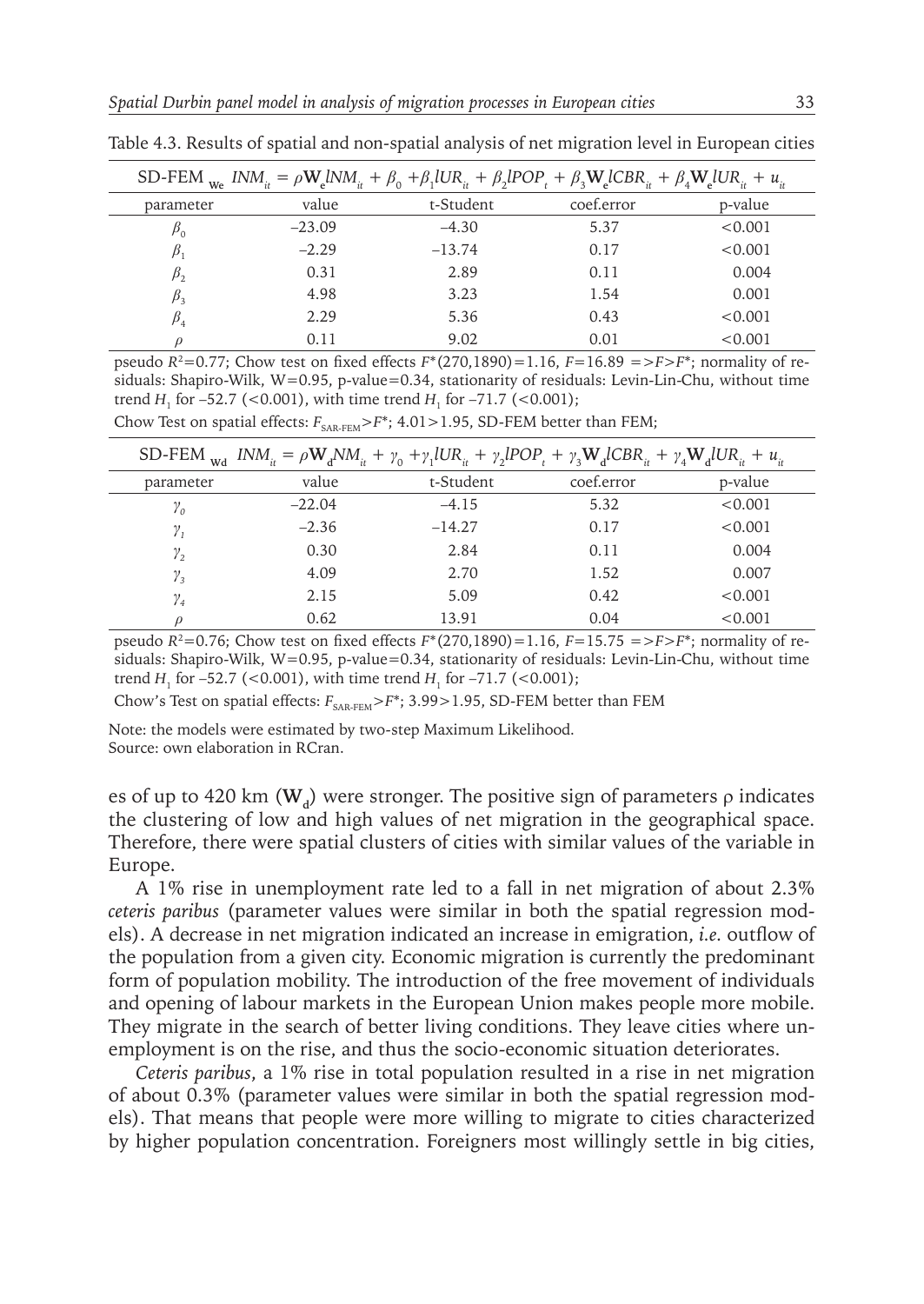where it is easier to find jobs and dwellings, access commercial and cultural facilities. Big cities are a promise of a better life.

The significance of spatially weighted independent variables indicates that the net migration level in a given city was also affected by the socio-economic situation of cities defined as adjacent according to specific weights matrices. It is a crucial conclusion as it points to the fact that spatial units influenced one another (not only in respect of the dependent variable). A rise in the crude birth rate, unemployment rate and total population in adjacent cities impacted on a rise in net migration in a studied city (*ceteris paribus*). Parameter values for spatially weighted independent variables in the models did not substantially differ, hence it can be stated that the choice of the weights matrix did not affect the results of analysis.

## **6. Conclusion**

The Spatial Durbin Fixed Models presented in the study are a perfect tool of spatio-temporal data analysis. They enable to analyse complex research issues, considering, at the same time, spatial interactions occurring among studied spatial units. They also allow to include the time factor in spatial analysis.

Based on the conducted study, it was proved that spatial econometrics methods constitute an appropriate tool to analyse migration in European cities as the phenomenon is characterized by spatial autocorrelation. Considering information about adjacency of the studied areas (in the form of two differently defined weights matrices) in the models improved the quality of the econometric model. The significance of parameters ρ confirmed spatial dependences among European cities in the scope of net migration levels. That means that there were clusters of cities in Europe which were more willingly left by the population and those that attracted people by their potential. The received results also confirmed that the sensitivity of parameter assessments (values and signs) to the manner of taking into account spatial relationships (the used spatial weights matrices  $\mathbf{W}_{_{\boldsymbol{d}}}$  and  $\mathbf{W}_{_{\boldsymbol{e}}})$  was low<sup>10</sup>. Substantial differences occurred solely for spatial autoregression parameters.

Moreover, the received analysis results confirm that net migration levels in European cities were affected by both their development levels and socio-economic situations of adjacent cities. The ensuring of free population flow and opening of labour markets has increased the mobility of the European Union residents. The population more willingly settles in big cities with great potential. On the other hand, the population leaves cities characterized by deteriorating living conditions.

The direction of future research is an attempt at using other tools of statistics and spatial econometrics, including multi-equation models and the Geographically Weighted Regression, in the analysis of migration processes in Europe. It also seems justified to extend the study in the aspect of statistical data and analysed spatial units (*e.g.* for NTS3).

Which confirms the thesis by, among others, Anselin and Pace (2014, pp. 217–249) about the non-significance of deviations in parameter assessment values influenced by the application of different spatial weights matrices.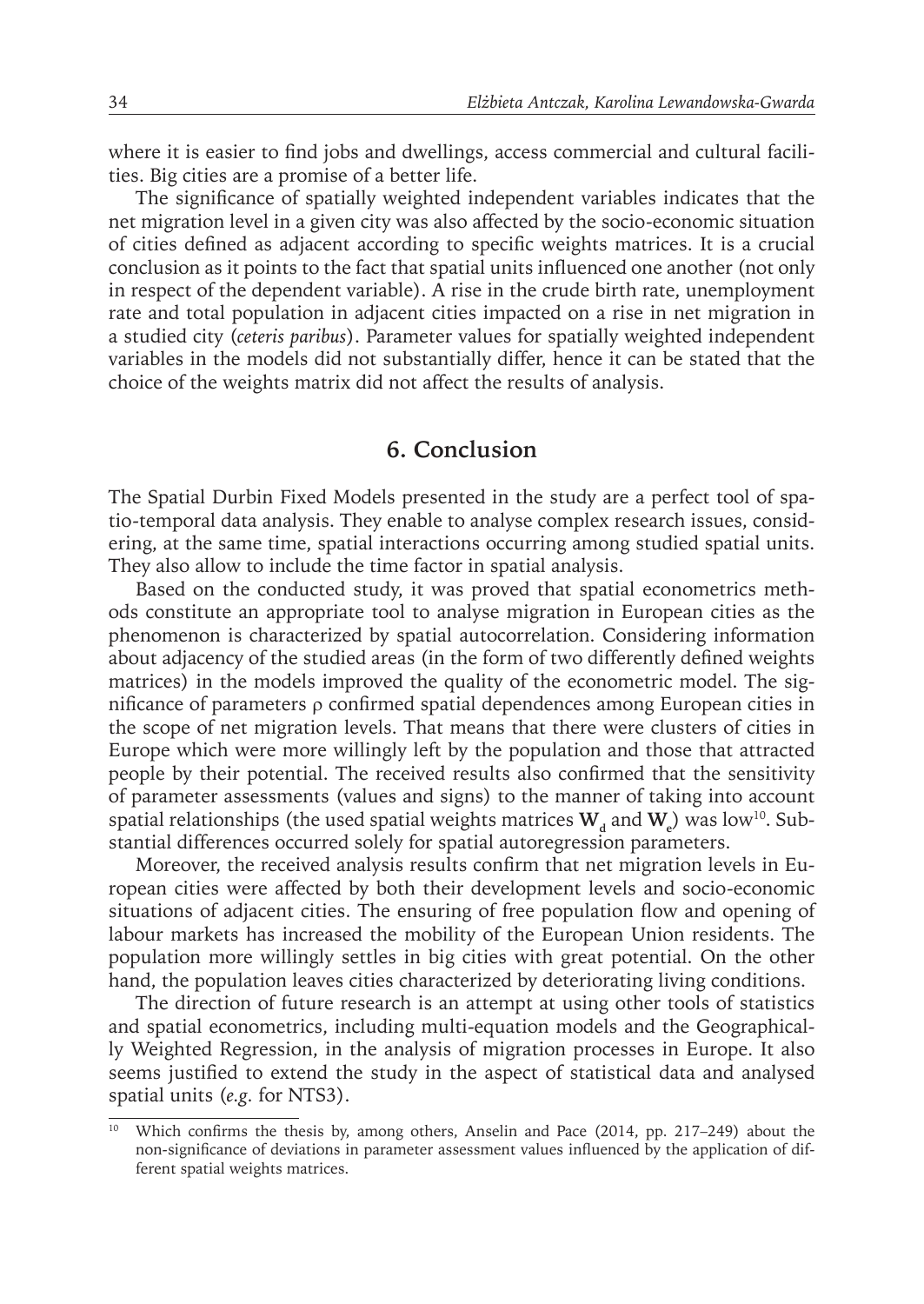#### **References**

- Anselin L. Pace R.K., 2014, *The Biggest Myth in Spatial Econometrics*. "Econometrics" 2014, 2, doi:10.3390/econometrics2040217.
- Anselin L., 2008, *Spatial Panel Econometrics*, [in:] Matyas L., Sevestre P. (eds.), *The Econometrics of Panel Data*. Fundamentals and Recent Developments in Theory and Practice, Berlin, Springer, Kluwer, Third Edition.
- Anselin, L., 1988, *Spatial Econometrics*: *Methods and Models*. London: Kluwer.
- Antczak, E., Lewandowska-Gwarda K., 2015, *Migration Processes in European Cities A Spatio-Temporal Analysis Using Different Spatial Weights Matrices*, Estudios de Economía Aplicada, Vol. 33–1, Valladoid, http://www.redalyc.org/pdf/301/30133775004.pdf.
- Basile R. *et al.*, 2012, *Migration and Regional Unemployment in Italy*, The Open Urban Studies Journal, 2012, 5, 1–13, http://benthamopen.com/contents/pdf/TOUSJ/TOUSJ-5-1.pdf.
- Bonifazi C., Okólski M., Schoorl J., Simon P., 2008, *International Migration in Europe. New Trends and New Methods of Analysis*, IMISCOE Research, Amsterdam University Press.
- Bunea D., 2012, *Provincial Assessment of Convergence and Migration in Spain*, Journal of Statistical and Econometric Methods, Vol. 1, No. 2.
- Elhorst J.P., 2003, *Specification and Estimation of Spatial Panel Data Models*, International Regional Science Review 26(3).
- European Urban Knowledge Network, 2012, *Immigrant integration in European Cities*, http:// www.eukn.eu/eukn-research/eu-presidencies/cyprus-presidency/immigrant-integration-in-european-cities/.
- Gebremariam G.H. *et al.*, 2012, *A Spatial Panel Simultaneous-Equations Model of Business Growth, Migration Behavior, Local Public Services and Household Income in Appalachia*, American Agricultural Economics Association (New Name 2008: Agricultural and Applied Economics Association) in its series 2007 Annual Meeting, July 29-August 1, 2007, Portland, Oregon TN with number 9895, http://rri.wvu.edu/wp-content/uploads/2012/11/wp2007–11. pdf.
- LeSage, J., Pace, R.K., 2009, *Introduction to Spatial Econometrics*. Boca Raton, Florida: Chapman and Hall/CRC.
- LeSage J., Pace R.K., 2008, *Spatial econometric modeling of origin-destination flows*, Journal of Regional Science, Vol. 48, No. 5.
- LeSage J.P., 2008, *An Introduction To Spatial Econometrics*, Revue D'Économie Industrielle, No. 123, http://rei.revues.org/3887?file=1.
- Pietrzak B.M., *et al.*, 2012, *The Analysis of Interregional Migrations in Poland in the Period 2004– 2010 Using Panel Gravity Model*, Dynamic Econometric Models, Vol. 12.
- Sierra E.H., Campo Robledo J.A., 2013, *Regional Equilibrium and Migration Patterns in the Americas 1960–2005: Spatial Data Panel Analysis*, Asian Journal of Latin American Studies, Vol. 26, No. 4.
- Suchecki B. (ed.), 2012, *Ekonometria przestrzenna. Modele zaawansowane.* Warszawa: Wyd. Beck.
- Suchecki B. (ed.), 2010, *Ekonometria przestrzenna. Metody i modele analizy danych przestrzennych.* Warszawa: Wyd. Beck.
- Vakulenko E., 2014, *Does Migration Lead to Regional Convergence in Russia?,* February 14, 2014, Higher School of Economics Research Paper No. WP BRP 53/EC/2014, available at SSRN: http://ssrn.com/abstract=2395835 or http://dx.doi.org/10.2139/ssrn.2395835.